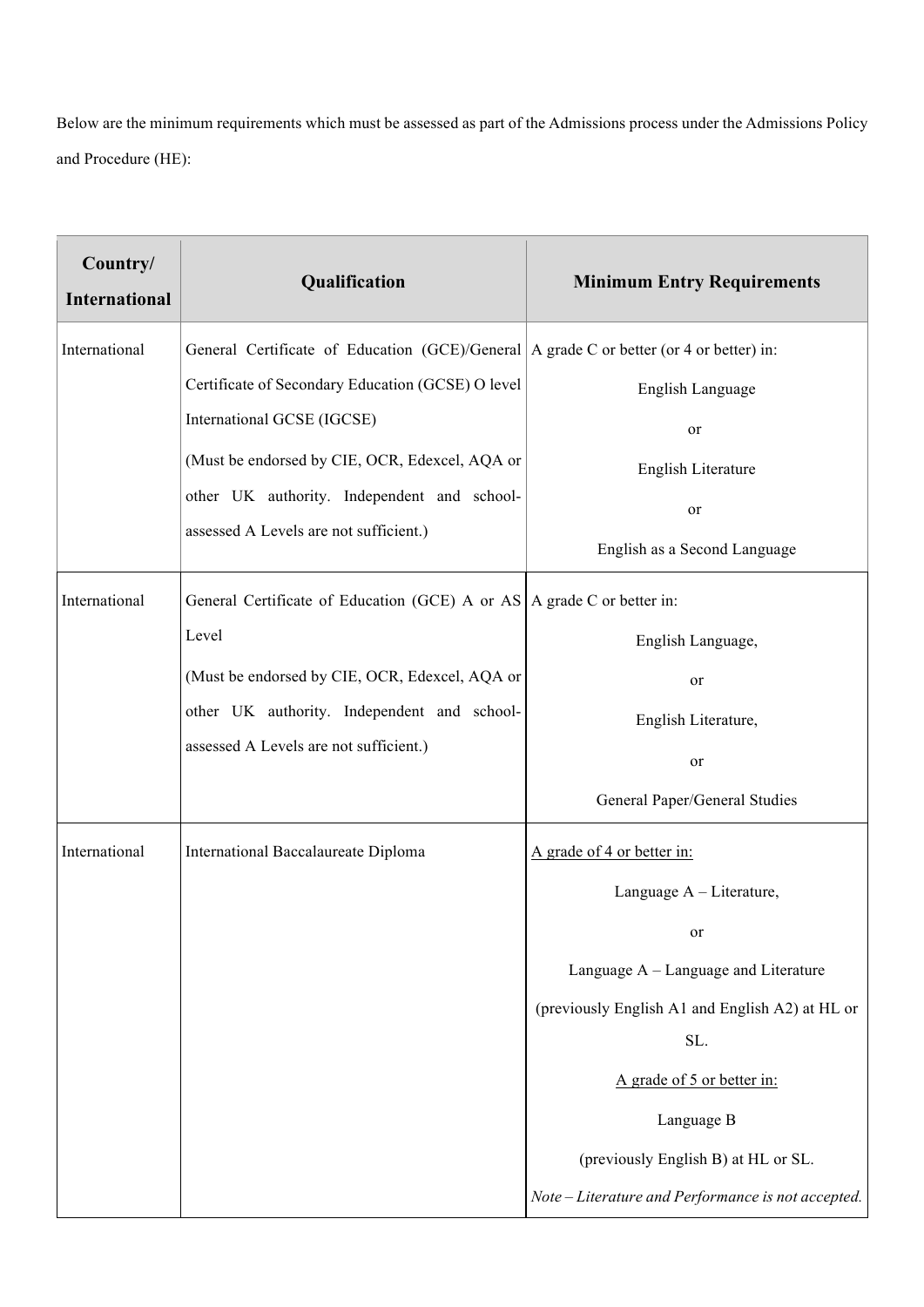| Country/<br><b>International</b> | Qualification                                                                                                                                  | <b>Minimum Entry Requirements</b>                                                                            |
|----------------------------------|------------------------------------------------------------------------------------------------------------------------------------------------|--------------------------------------------------------------------------------------------------------------|
| Argentina                        | Bachillerato/Tecnico de Nivel Medio/ Bachillerato<br>Especializado                                                                             | Please contact Lyons College to confirm the entry<br>requirements from this Country                          |
| Bangladesh                       | Higher Secondary Certificate/vocational higher<br>secondary certificate (Minimum CGPA is 3.5 or<br>60% in HSC/First Division pass) GCE A-Level | 2 passes                                                                                                     |
| Bhutan                           | Bhutan Higher Secondary School Certificate or<br>Middle Secondary School Certificate plusn 2 year<br>relevant vocational diploma               | Please contact Lyons College to confirm the entry<br>requirements from this Country                          |
| <b>Brazil</b>                    | Certificado /diploma de Ensino Medio (Year 12<br>equivalent)                                                                                   | Please contact Lyons College to confirm the entry<br>requirements from this Country                          |
| <b>Brunei</b>                    | Brunei Cambridge General Certificate of Education<br>Advanced Level (Brunei - Cambridge A level)                                               | 2 passes                                                                                                     |
| Cambodia                         | Diploma<br>of<br>Upper<br>Secondary<br><b>Education/Baccalaurate</b>                                                                           | Please contact Lyons College to confirm the entry<br>requirements from this Country                          |
| Canada                           | Alberta High School Diploma                                                                                                                    | English 30, English language Arts 30<br>A grade of 60% or higher in the final year                           |
| Canada                           | Columbia<br>Secondary<br><b>British</b><br>Senior<br><b>Graduation Diploma</b>                                                                 | School English<br>A grade of 60% or higher in the final year                                                 |
| Canada                           | Nova Scotia High School Completion Certificate                                                                                                 | English<br>A grade of 60% or higher in the final year                                                        |
| Canada                           | Ontario Secondary School Diploma                                                                                                               | English<br>A grade of 60% or higher in the final year                                                        |
| Chile                            | Licencia de Educación Media<br>(Certificate<br>Secondary<br>Education<br>Profesional or Tecnico                                                | of Please contact Lyons College to confirm the entry<br>Certificate) Tecnico- requirements from this Country |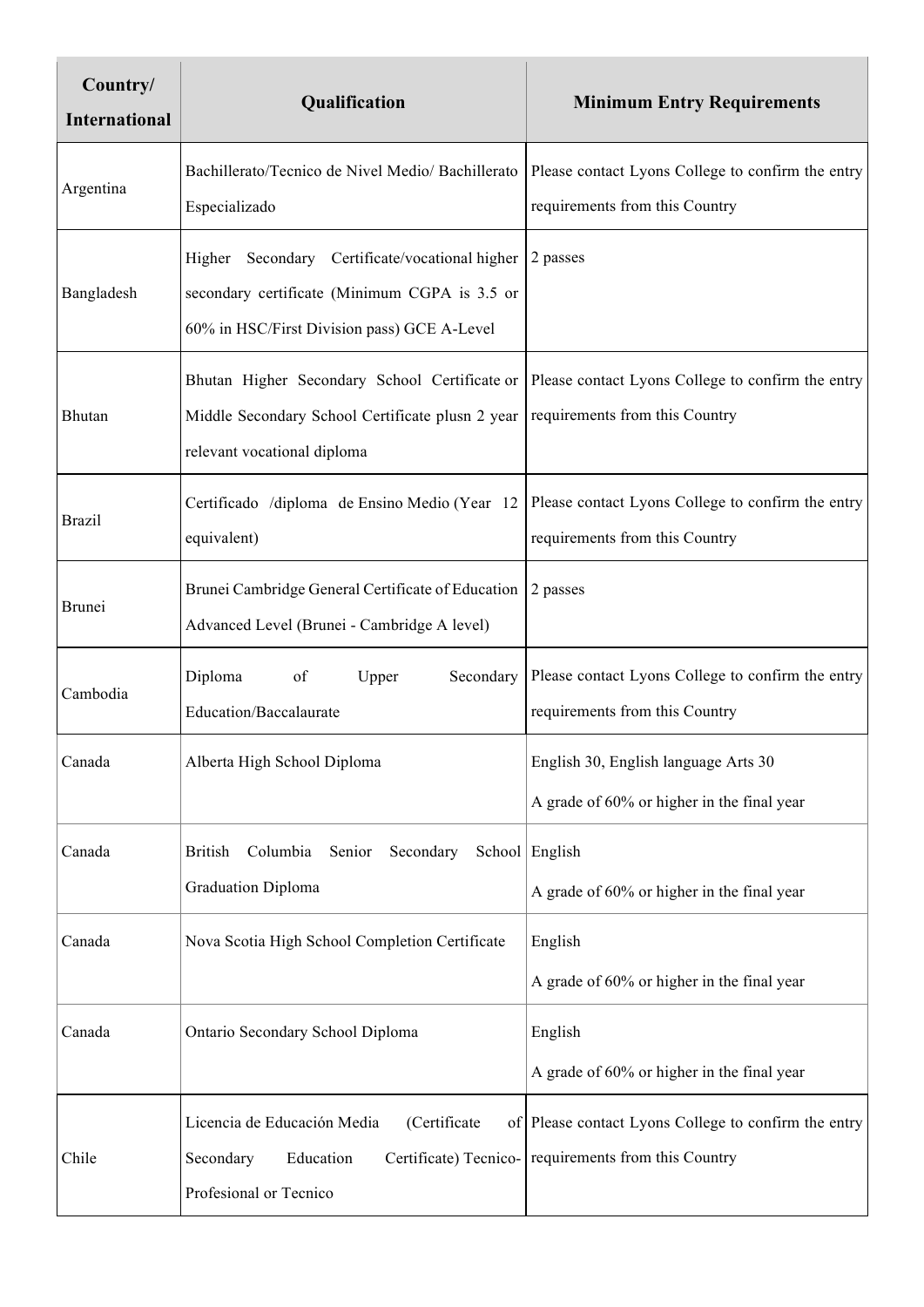| Country/<br><b>International</b> | Qualification                                                                                                                                                                                                                                              | <b>Minimum Entry Requirements</b>                                                                                                   |
|----------------------------------|------------------------------------------------------------------------------------------------------------------------------------------------------------------------------------------------------------------------------------------------------------|-------------------------------------------------------------------------------------------------------------------------------------|
| China                            | (Certificate of Graduation)                                                                                                                                                                                                                                | General Senior Secondary Unified Graduation Please contact Lyons College to confirm the entry<br>requirements from this Country     |
| Colombia                         | Bachillerato (Secondary School Certificate)                                                                                                                                                                                                                | Please contact Lyons College to confirm the entry<br>requirements from this Country                                                 |
| Cuba                             | Diploma<br>Título de Bachiller (nivel medio superior<br>de<br><b>Education General Politecnica Laboral)</b><br>Certificado de<br>Fin<br>de Estudios Secundarias/<br>TécnicoMedio/Maestro Primario,<br>etc.<br>(Certificado de Fin de Estudios Secundarias) | de Bachiller en Ciencias y Letras/ Please contact Lyons College to confirm the entry<br>la requirements from this Country           |
| Czech Republic                   | Maturita (Matriculation<br>Leaving Certificate                                                                                                                                                                                                             | Certificate)/School Please contact Lyons College to confirm the entry<br>requirements from this Country                             |
| Denmark                          | Leaving Certificate)                                                                                                                                                                                                                                       | Studentereksamensbevis (Upper Secondary School Please contact Lyons College to confirm the entry<br>requirements from this Country  |
| Denmark^                         | Studentereksamen<br>(Upper<br>Secondary<br>Leaving<br>Examination) or Hojere<br>Forberedelsesekamen (HF)<br>(Higher Preparatory Examination Certificate)                                                                                                   | School   A grade of 4 of better in English A or a grade of 7<br>or better in English Level B                                        |
| Egypt                            | AzharSecondary Education Certificate, Technical requirements from this Country<br>Secondary Education Certificate, Commercial<br>Secondary Certificate or the Agriculture Secondary<br>Certificate                                                         | General Secondary Education Certificate, Al- Please contact Lyons College to confirm the entry                                      |
| Fiji                             | completion of Year 11 for student visa                                                                                                                                                                                                                     | Form 6 School Leaving Certificate DIBP requires Please contact Lyons College to confirm the entry<br>requirements from this Country |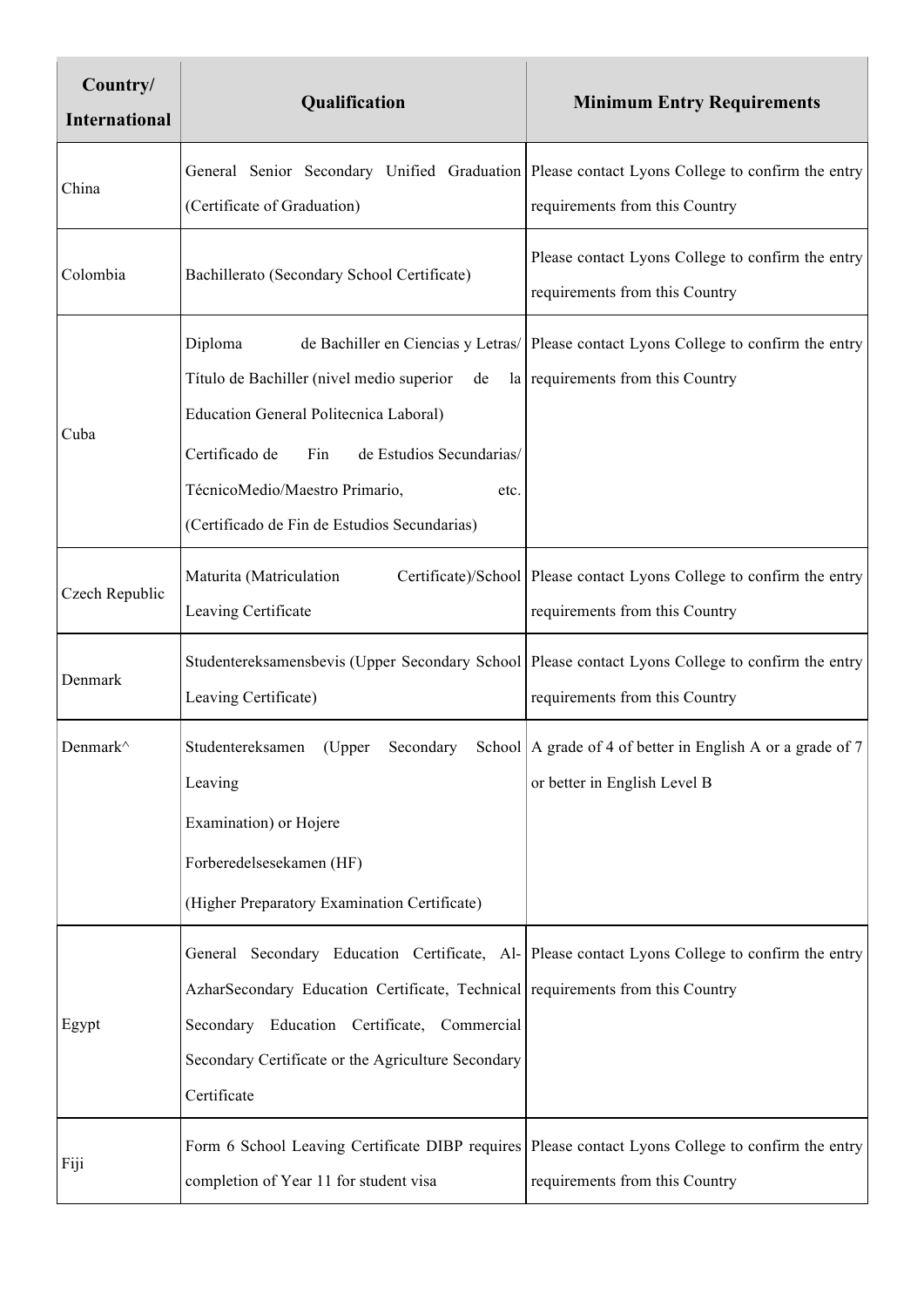| Country/<br><b>International</b> | Qualification                                                                                                                                                                                                                          | <b>Minimum Entry Requirements</b>                                                   |
|----------------------------------|----------------------------------------------------------------------------------------------------------------------------------------------------------------------------------------------------------------------------------------|-------------------------------------------------------------------------------------|
| Finland                          | Lukionpaastotodistus                                                                                                                                                                                                                   | A grade of 8 or better in English A                                                 |
|                                  | (Upper Secondary School Diploma)                                                                                                                                                                                                       |                                                                                     |
| France                           | Baccalaureat/Brevet professionelles                                                                                                                                                                                                    | Please contact Lyons College to confirm the entry<br>requirements from this Country |
| Germany                          | Abitur                                                                                                                                                                                                                                 | A grade of 3 (or 'Satisfactory') or better in                                       |
|                                  |                                                                                                                                                                                                                                        | English                                                                             |
|                                  | Successful completion of Senior Secondary School Please contact Lyons College to confirm the entry<br>Certificate/West African School Certificate AND a requirements from this Country<br>minimum of 2 passes (minimum E grade) at the |                                                                                     |
|                                  | GCE A level.                                                                                                                                                                                                                           |                                                                                     |
| Ghana                            | Note: Assessment for a waiver of the GCE A level<br>requirement may be made on a case-by-case basis                                                                                                                                    |                                                                                     |
|                                  | and will be based in academic merit. Students with                                                                                                                                                                                     |                                                                                     |
|                                  | a C average an above may be considered without the                                                                                                                                                                                     |                                                                                     |
|                                  | A level requirement                                                                                                                                                                                                                    |                                                                                     |
| Greece                           | Apolytirio Lykeiou (Leaving certificate)                                                                                                                                                                                               | Please contact Lyons College to confirm the entry<br>requirements from this Country |
| Hong Kong                        | Hong Kong Examination                                                                                                                                                                                                                  | A grade of C or better in 'Use of English'                                          |
|                                  | Authority Advanced Level                                                                                                                                                                                                               |                                                                                     |
|                                  | (HKALE)                                                                                                                                                                                                                                |                                                                                     |
| Hong Kong                        | Hong Kong Diploma in                                                                                                                                                                                                                   | A grade of 4 or better in core English language                                     |
|                                  | Secondary Education (HKDSE)                                                                                                                                                                                                            |                                                                                     |
| Hungary                          | Gimnaziumi Erettsegi Bizonyitvany, /<br>Gymnasium Maturity Certificate                                                                                                                                                                 | Please contact Lyons College to confirm the entry<br>requirements from this Country |
| India                            | All India Senior School Certificate (AISSCE)<br>issued by CBSE                                                                                                                                                                         | A grade of 65% or better in English                                                 |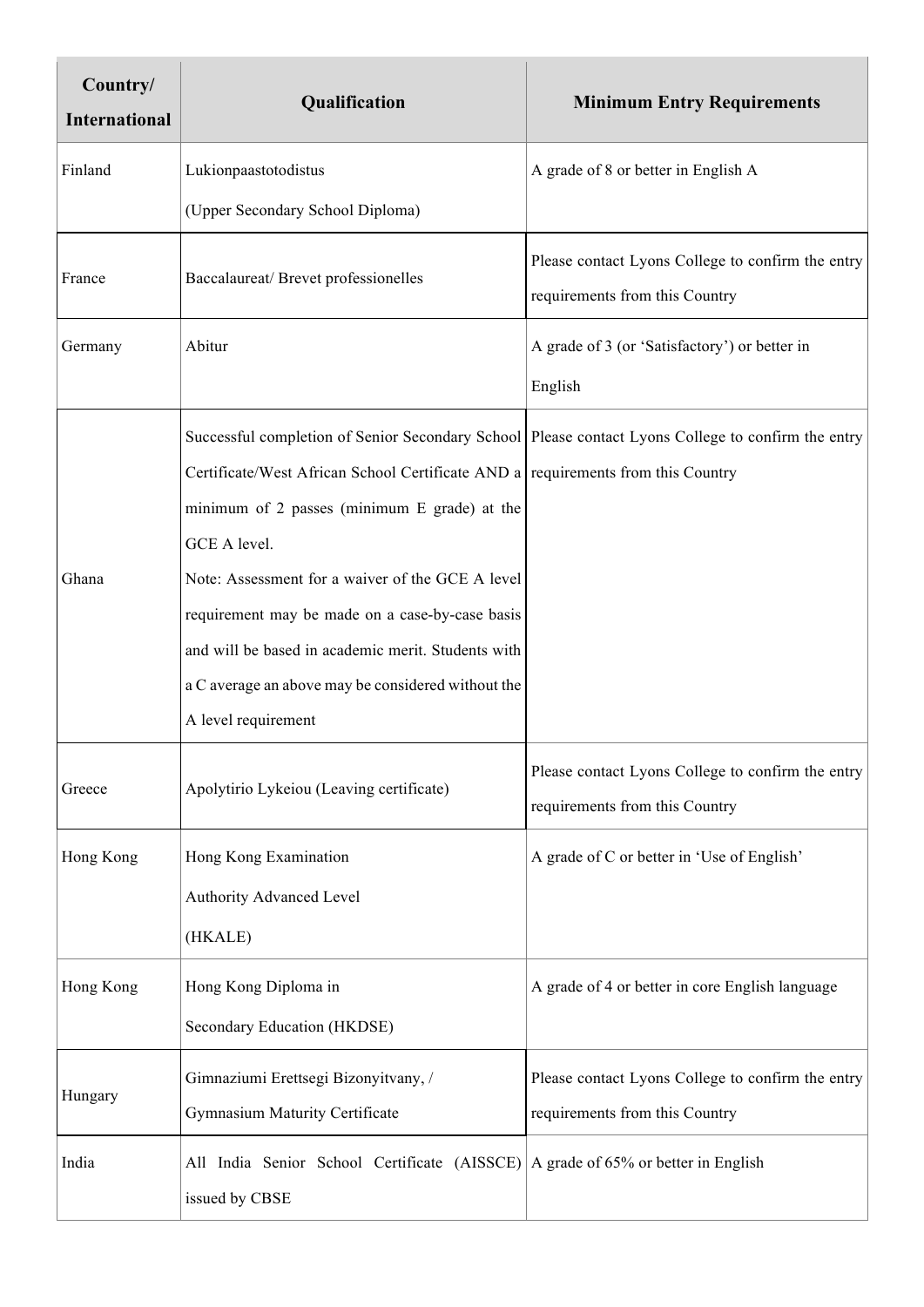| Country/<br><b>International</b> | Qualification                                                                                        | <b>Minimum Entry Requirements</b>                 |
|----------------------------------|------------------------------------------------------------------------------------------------------|---------------------------------------------------|
| India                            | Senior Secondary or Higher                                                                           | A grade of 65% or better in English               |
|                                  | Secondary School                                                                                     |                                                   |
|                                  | Certificate issued by the                                                                            |                                                   |
|                                  | State Boards of Gujarat, Maharashtra, West Bengal                                                    |                                                   |
|                                  | and Karnataka                                                                                        |                                                   |
| India                            | Indian School Certificate (ISC)                                                                      | A grade of 65% or better in English               |
|                                  | Certificate of Completion of Senior Secondary Please contact Lyons College to confirm the entry      |                                                   |
| Indonesia                        | Education (Ijazah/STTB SMA/STTB SMK) or requirements from this Country                               |                                                   |
|                                  | Certificate of Graduation (SKHUN)                                                                    |                                                   |
| Ireland                          | Leaving Certificate/GCE A Levels                                                                     | 2 passes                                          |
| Israel                           | Teudat Bagrut (High School Certificate)                                                              | Please contact Lyons College to confirm the entry |
|                                  |                                                                                                      | requirements from this Country                    |
|                                  | Diploma di Superamento dell'Esame di Stato Please contact Lyons College to confirm the entry         |                                                   |
| Italy                            | conclusivodei Corsi di Istruzione Secondaria requirements from this Country                          |                                                   |
|                                  | Superiore (Upper Secondary School Leaving                                                            |                                                   |
|                                  | Certificate) or Diploma of State Examination                                                         |                                                   |
| Japan                            | Upper Secondary School Certificate of Graduation   Please contact Lyons College to confirm the entry |                                                   |
|                                  | (Kotogakko Sotsugyo Shosho                                                                           | requirements from this Country                    |
| Jordan                           | Twajihi (General Secondary Education                                                                 | Please contact Lyons College to confirm the entry |
|                                  | Certificate)                                                                                         | requirements from this Country                    |
| Kenya                            | Kenya Certificate of Secondary Education                                                             | 2 passes                                          |
|                                  | (KCSE) or GCE A level                                                                                |                                                   |
|                                  | Baccalaureat Libanaise (Baccalaureat 2) or                                                           | Please contact Lyons College to confirm the entry |
| Lebanon                          | Baccalaureat Technique/                                                                              | requirements from this Country                    |
|                                  | Technicien or Certificat Professione/                                                                |                                                   |
|                                  | de Maltrise/Technicien                                                                               |                                                   |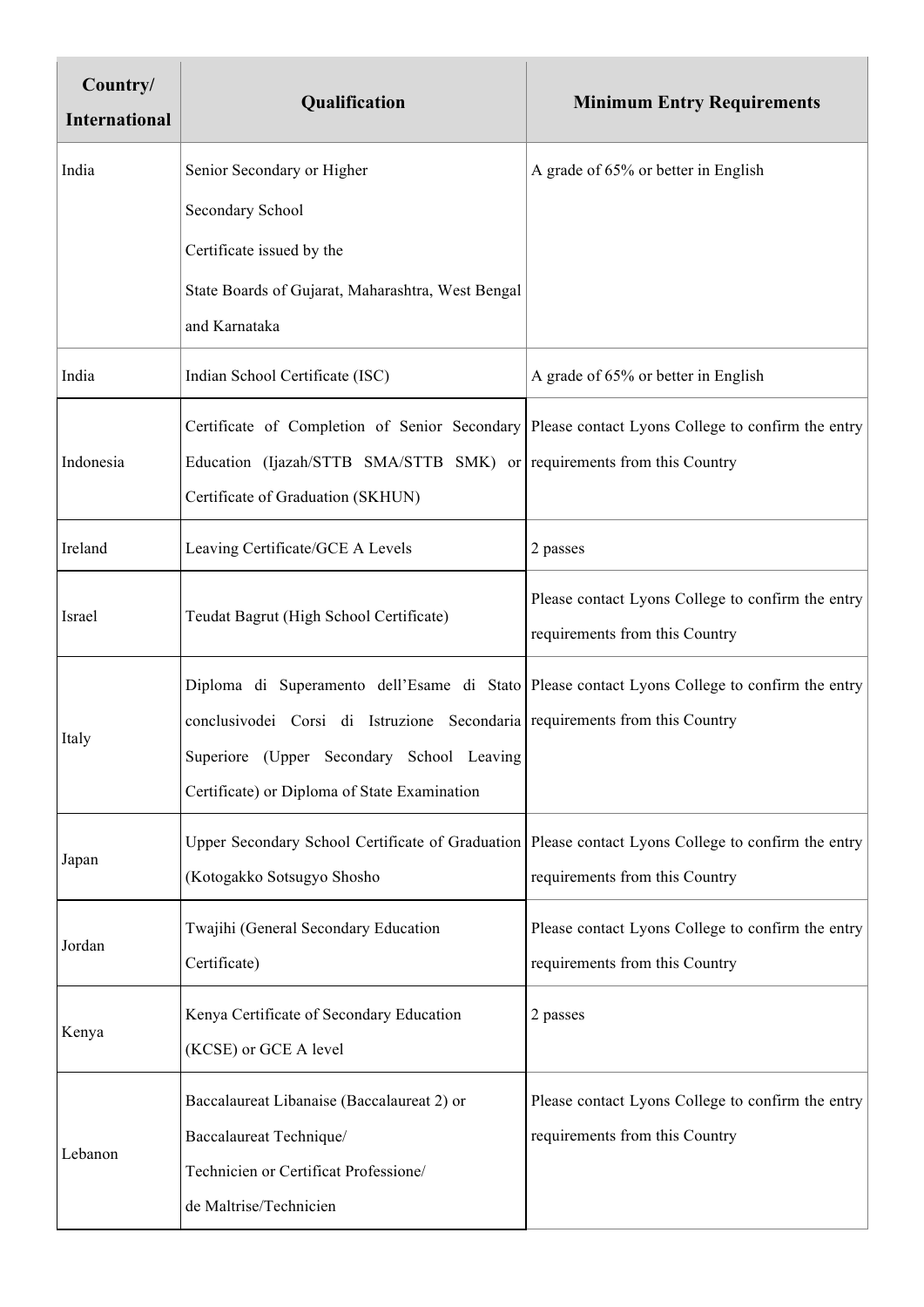| Country/<br><b>International</b> | Qualification                                                                                                                                                                                                               | <b>Minimum Entry Requirements</b>                                                          |
|----------------------------------|-----------------------------------------------------------------------------------------------------------------------------------------------------------------------------------------------------------------------------|--------------------------------------------------------------------------------------------|
| Macau                            | Senior Secondary School Diploma Year 12, or<br>GCE A Level-                                                                                                                                                                 | 2 passes, or Form 6                                                                        |
| Malaysia                         | Malaysian Certificate of<br>Education/Sijil Pelajaran Malaysia (SPM)                                                                                                                                                        | A grade of 6C or better in English (SPM 1119)                                              |
| Mauritius                        | GCE A-level -                                                                                                                                                                                                               | 2 passes                                                                                   |
| Mexico                           | 2-3 year Preparatoria or Bachillerato program                                                                                                                                                                               | Please contact Lyons College to confirm the entry<br>requirements from this Country        |
| Myanmar                          | Matriculation/Basic<br>Education<br>High<br>(BEHS) plus minimum completed 2 years at<br>Professional College or Secondary Technical<br>College or GCE A- Level (2 subject passes) or A<br>level (1 A and 2 AS level passes) | School Please contact Lyons College to confirm the entry<br>requirements from this Country |
| Nepal                            | Higher Secondary Education Board Certificate Please contact Lyons College to confirm the entry<br>(Grade 12)                                                                                                                | requirements from this Country                                                             |
| Netherlands                      | Voorbereidend<br>Wetenschappellijk<br>Onderwijs (VWO) Upper<br>secondary<br>school<br>certificate                                                                                                                           | A grade of 8 or better in final year English                                               |
| New Zealand                      | National Certificate of Educational Achievement Level 3, minimum 60 credits<br>(NCEA)                                                                                                                                       |                                                                                            |
| Nigeria                          | Secondary<br>School<br>(WAEC/NECO)<br>Senior<br>examinations                                                                                                                                                                | (5 subjects passes C grade average) GCE A Levels<br>$(2$ passes)                           |
| Norway <sup>^</sup>              | Vitnemål                                                                                                                                                                                                                    | A grade of 4 or better in English                                                          |
| Oman                             | School Leaving Certificate                                                                                                                                                                                                  | Please contact Lyons College to confirm the entry<br>requirements from this Country        |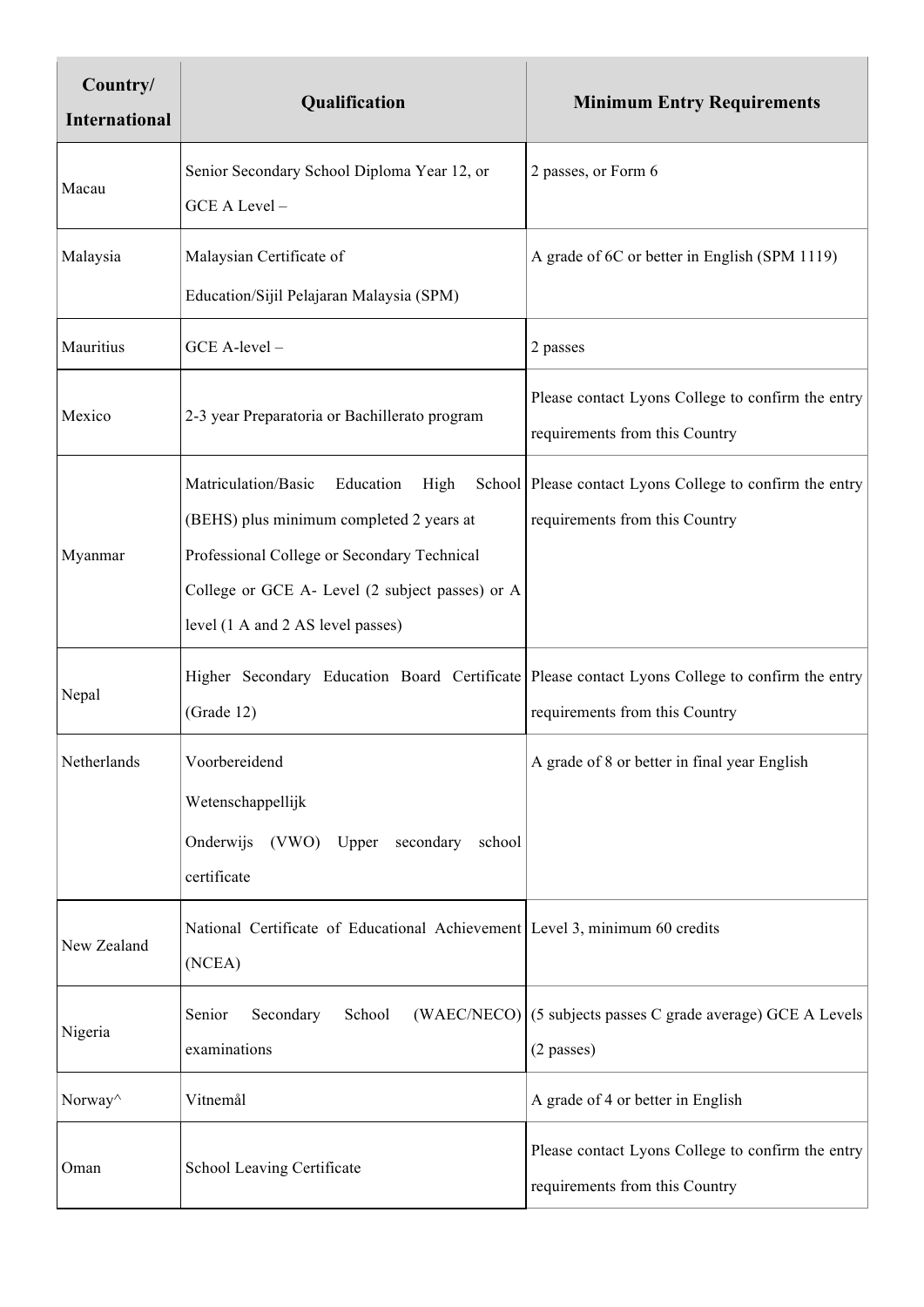| Country/<br><b>International</b> | Qualification                                                                                                                                                     | <b>Minimum Entry Requirements</b>                                                                                                                                                |
|----------------------------------|-------------------------------------------------------------------------------------------------------------------------------------------------------------------|----------------------------------------------------------------------------------------------------------------------------------------------------------------------------------|
| Pakistan                         | Higher Secondary School Certificate/<br><b>Intermediate Certificate</b>                                                                                           | Please contact Lyons College to confirm the entry<br>requirements from this Country                                                                                              |
| New<br>Papua<br>Guinea           | Higher School Certificate                                                                                                                                         | Please contact Lyons College to confirm the entry<br>requirements from this Country                                                                                              |
| Peru                             | Certificado de Educación Secundaria Común<br>Completa(Secondary Common Education<br>Graduation Certificate) plus a Technical<br>Diploma or entrance to University | Please contact Lyons College to confirm the entry<br>requirements from this Country                                                                                              |
| Philippines                      | High School Diploma or a Certificate of<br>Graduation + two years of bachelor degree                                                                              | Please contact Lyons College to confirm the entry<br>requirements from this Country                                                                                              |
| Poland                           | Matura Swiadectwo Dojrzalosci<br>LiceumOgolnoksztalcacego (Certificate of<br>Matriculation of the General Lyceum)                                                 | Please contact Lyons College to confirm the entry<br>requirements from this Country                                                                                              |
| Portugal                         | Certificado de Fim de Estudios Secundarios<br>or Diploma de 12 Ano de Escolaridad<br>(Secondary Certificate)                                                      | Please contact Lyons College to confirm the entry<br>requirements from this Country                                                                                              |
| Russia                           | Attestat o Srednem (polnom) Obshchem<br>Obrazovanii (Certificate of Secondary<br>(Complete) General Education)                                                    | Please contact Lyons College to confirm the entry<br>requirements from this Country                                                                                              |
| Singapore                        | Singapore-Cambridge GCE A Levels                                                                                                                                  | A Grade of C or better in the General Paper or<br>Knowledge and Inquiry subject.<br>A grade of C or better in H2<br>English Language and Linguistics or Literature in<br>English |
| Slovakia                         | Maturitni Vysvedceni/Maturitnej<br>Vysvedcenie(Matriculation Certificate)                                                                                         | Please contact Lyons College to confirm the entry<br>requirements from this Country                                                                                              |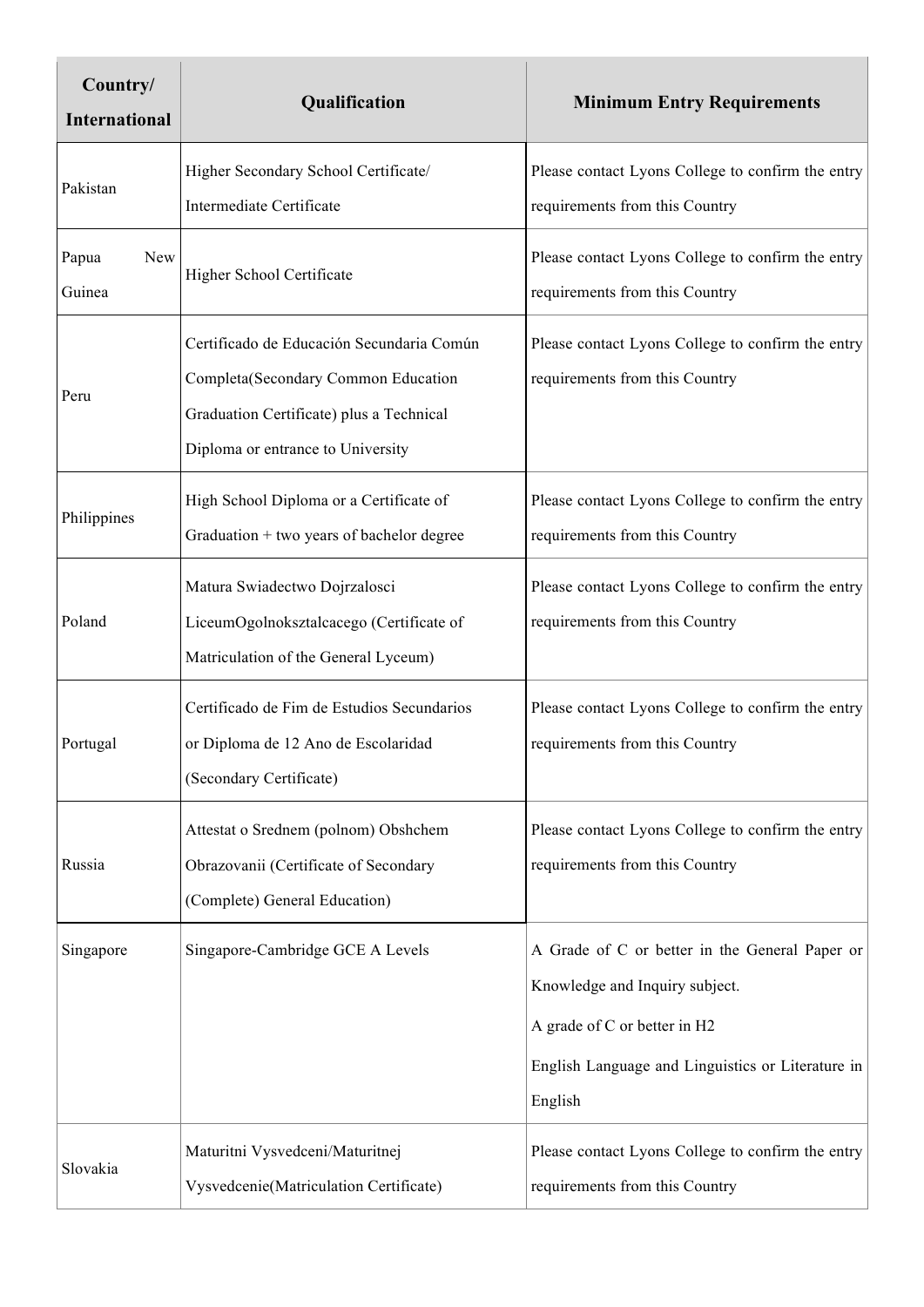| Country/<br><b>International</b> | Qualification                                                                                                                                                                                                        | <b>Minimum Entry Requirements</b>                                                   |
|----------------------------------|----------------------------------------------------------------------------------------------------------------------------------------------------------------------------------------------------------------------|-------------------------------------------------------------------------------------|
| Slovenia                         | Spričevalo o poklicni mature or Spričevalo o<br>poklicnimature or Svidetelstov zo polozen<br>zavresen                                                                                                                | Please contact Lyons College to confirm the entry<br>requirements from this Country |
| South Africa                     | National Senior Certificate<br>(Year12)<br>Certificate (Year 12)                                                                                                                                                     | Senior   GCE A-Levels 2 Passes<br>International Baccalaureate Diploma               |
| South Korea                      | General/Academic Senior High School<br>Certificate/Diploma (Immumgye Kodung<br>Hakkyo Choeupchang                                                                                                                    | Please contact Lyons College to confirm the entry<br>requirements from this Country |
| Spain                            | Titulo de Bachiller                                                                                                                                                                                                  | Please contact Lyons College to confirm the entry<br>requirements from this Country |
| Sri Lanka                        | $GCE$ A-levels $-2$ passes                                                                                                                                                                                           | Please contact Lyons College to confirm the entry<br>requirements from this Country |
| Sweden^                          | Slutbetyg                                                                                                                                                                                                            | A grade of VG / C / 15 in English 6 or English B                                    |
| Switzerland                      | Swiss Matura                                                                                                                                                                                                         | A grade of 4.5 or better in English                                                 |
| Taiwan                           | Senior High School Diploma or Senior Vocational Please contact Lyons College to confirm the entry<br>School Diploma                                                                                                  | requirements from this Country                                                      |
| Thailand                         | Matayom 6 or MS 6. (Certificate of Secondary<br>Education)                                                                                                                                                           | Please contact Lyons College to confirm the entry<br>requirements from this Country |
| Turkey                           | Lise Diplomasi (Secondary<br>School Diploma) Technical or Vocational School<br>Diploma (Teknik or Meslek Lise Diplomasi)                                                                                             | Please contact Lyons College to confirm the entry<br>requirements from this Country |
| United<br>Arab<br>Emirates       | Tawjihiyya or Thanawiyya Al-A'ama (General<br>Certificate),<br>Secondary<br>Technical<br>Secondary<br>School Certificate, Commercial Secondary School<br>Certificate or Certificate from an Agriculture<br>Institute | Please contact Lyons College to confirm the entry<br>requirements from this Country |